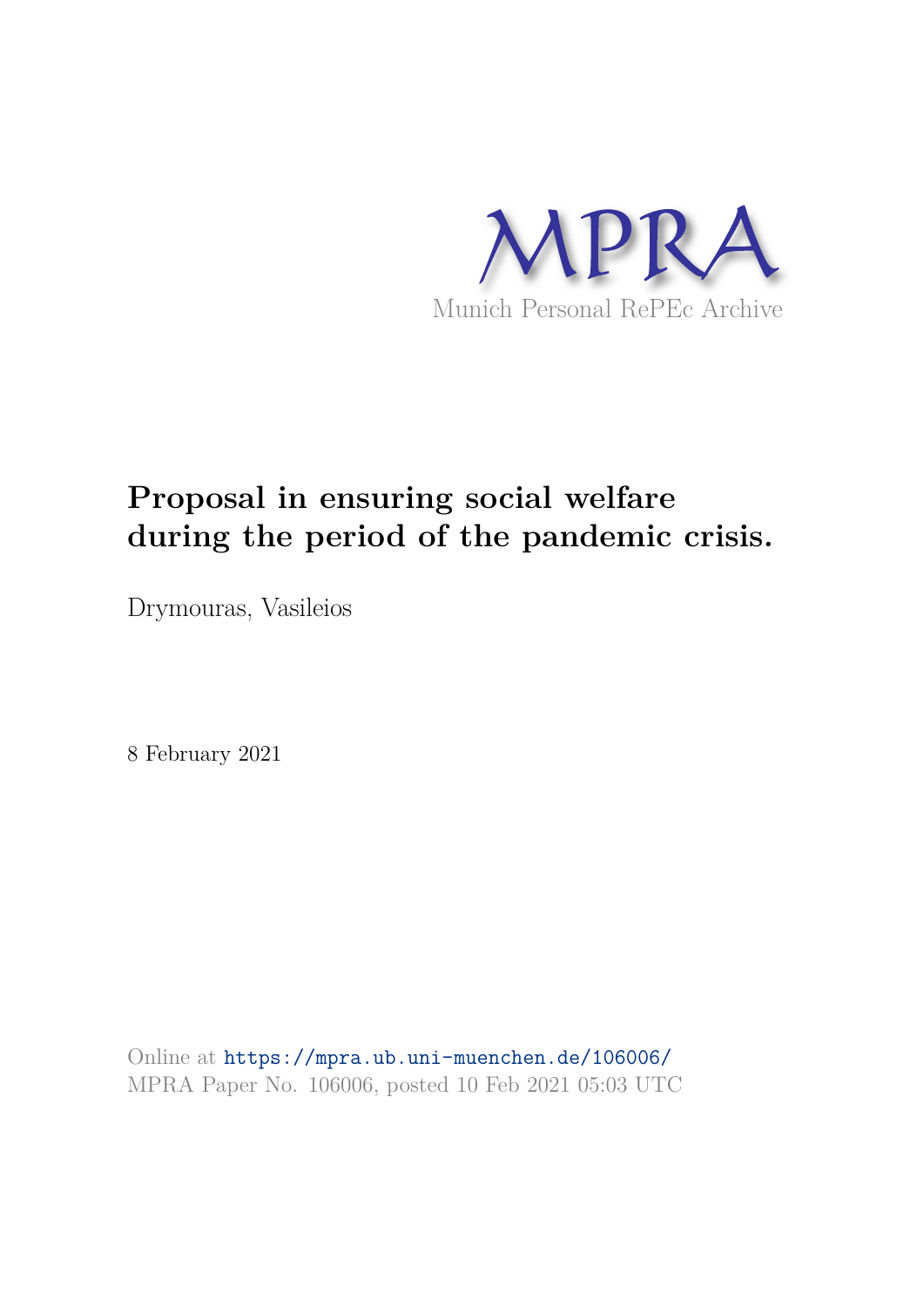Proposal in ensuring social welfare during the period of the pandemic crisis.

Vasileios Drymouras, Athens, 08 of February 2021

## Problem:

Ensuring social welfare during the period of the pandemic crisis, based in two axes:

- Axis A: ensuring the health of the maximum possible population and
- Axis B: ensuring the efficient operation of as many sectors / sectors of the national economy as possible.

## Data - Parameters:

- in the short term, the efficiency of the National Healthcare Services (NHS) can not be significantly improved, but its burden can be reduced,
- a large part of the burden on the NHS is caused by the disease of people from vulnerable groups or people with underlying diseases,
- individuals of vulnerable groups or individuals with underlying diseases are known because of online prescribing either they undergo regular clinical tests or they receive specific medication on a regular basis.

## Solution proposal:

Individuals of vulnerable groups or people with underlying diseases can be voluntarily invited to restrict themselves for a period of time and to be accommodated in hotel facilities, which will be closed to external communications and are currently suspended.

## Solution requirements:

- determination of interested beneficiaries,
- determination of the hosting facilities that wish to participate in the program,
- Ensuring health safety living conditions in the closed facilities, by selecting the appropriate staff and setting up the appropriate places and rules.

## Indicative incentives:

## To beneficiaries:

- priority of participation in the vaccination process in the host area,
- health safety living conditions,